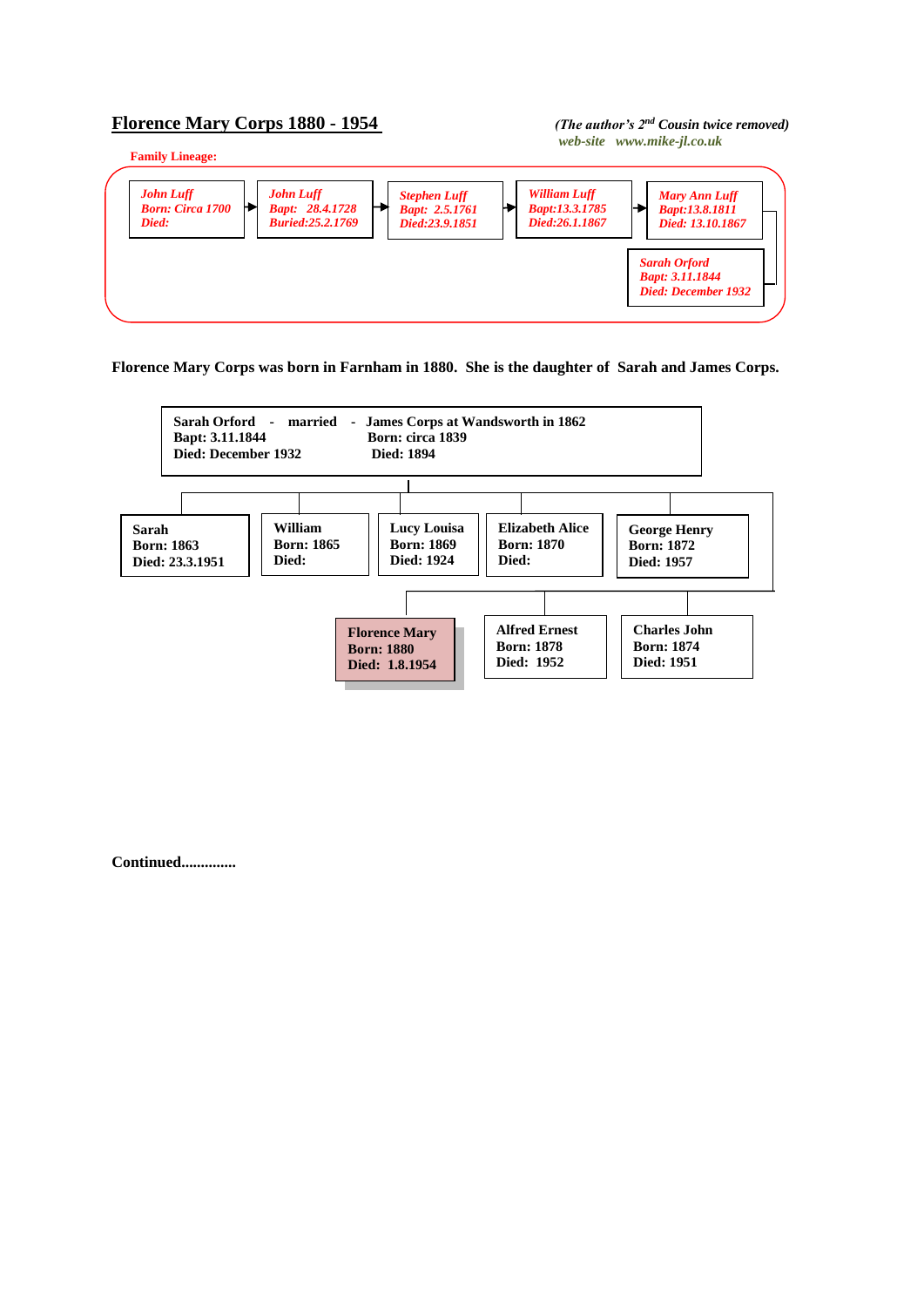| vil Parish [or Township] of<br>tarnham         | City or Municipal Borough of<br><b>HOUSES</b> | Municipal Ward of                                                                 |                                         | Porliamentary Borough of            |                            | menuoned Houses are situate within the Boundaries of the<br>Town or Village or<br>Homigt of<br>Farnham | Urban Sanitary District of<br>Cornel am |                                             | Rural Sanitary District of | 38<br>[Page 5<br>Ecclesinstical Parish or<br>District of              |
|------------------------------------------------|-----------------------------------------------|-----------------------------------------------------------------------------------|-----------------------------------------|-------------------------------------|----------------------------|--------------------------------------------------------------------------------------------------------|-----------------------------------------|---------------------------------------------|----------------------------|-----------------------------------------------------------------------|
| ROAD, STREET, &c.,<br>and No. or NAME of HOUSE |                                               | NAME and Surname of cach<br>Person                                                | <b>RELATION</b><br>to<br>Head of Family | CON-<br>DITION<br>as to<br>Marriago | AGE last<br>Birthday<br>of |                                                                                                        | Rank, Profession, or OCCUPATION         |                                             | WHERE BORN                 | luduus                                                                |
| 1 castitra                                     |                                               | Hary and Mason<br>ealler Murra                                                    | Fraar<br>Son                            | ludva<br>um                         | Males Female<br>ðν         | racatori                                                                                               | Choolnay<br>Sus                         | eun                                         | Fainham                    | (1) Deaf-and-Dumb<br>(2) Blind<br>(3) Imbedie or Idiot<br>(4) Lunatio |
| 10 least st                                    |                                               | michia Edwards<br>salel . E Linyth                                                | ekeee<br><i>Itsitor</i>                 |                                     | Ś1                         | Builder<br>ask She Club                                                                                | Clark                                   | 50<br><b>RO</b>                             | øo<br>6TO                  | Same for Br                                                           |
|                                                |                                               | andrew Croche<br>Emily ann 00                                                     | yead<br>urte                            | new<br>رمی<br>$x\infty$             | $\frac{3}{2}$              | Domistic Seyant<br>Rumber Hearder-                                                                     | rence<br>6men. 2 bags                   | $\overline{\mathcal{O}}\mathcal{O}$<br>170  | po<br>$\mathcal{O}O$ .     |                                                                       |
|                                                |                                               | Undrew P. 80<br>Nerbal o<br>190<br>Caech H.                                       | 100<br>den                              |                                     | n                          | Cholay.                                                                                                |                                         | 60<br>00                                    | neuritten                  | Salcally Ore                                                          |
| 109 bad SI 1.                                  |                                               | 00.<br>Jarah a Banpler<br>James Corp.                                             | for.<br>Lenan                           | Kum                                 |                            |                                                                                                        | enced terminal                          | be<br>00<br>rant                            | Turnham<br>500.            |                                                                       |
|                                                | Jarah                                         | DO.<br>Jarah a oo                                                                 | Fraas<br>laH<br>Oauchton                | mas 41                              | 38                         |                                                                                                        | Farmer Maker                            | Veennee<br>erv                              | Bentley<br>ainhan          |                                                                       |
|                                                | Lucy 1                                        | William J. Au<br>$\Delta v$                                                       | Ount flow                               | Elgan<br>u<br>w                     | 78                         | tres Matici<br>Transes Maker                                                                           |                                         | $\mathcal{O}^{\sigma}$<br>$\mathbf{v}$      | £О<br>DO.<br>DО            |                                                                       |
|                                                |                                               | Elisabeth a wo.<br>George. N<br>p0                                                | ЮO<br>dow                               | -                                   | $\frac{\sqrt{3}}{2}$<br>ρ  | deholar<br>DO                                                                                          |                                         | 00<br>670                                   | 4,90<br>600                |                                                                       |
|                                                | Charles<br>alluus                             | $A$ <sub>1</sub><br>00                                                            | Jow<br>Son                              |                                     | 6<br>$\prec$               | 00<br>$^{oo}$                                                                                          |                                         | 650<br>600                                  | 490<br>50                  |                                                                       |
| 108 Carl Street                                |                                               | Horence ell . 00<br>Joseph Stepwood                                               | Weiel les<br>Tread                      | l w?                                | $\mathcal{U}_{\mathbf{m}}$ | Thormatica                                                                                             |                                         | $\mathcal{L}^{\mathcal{D}}$<br>$40^{\circ}$ | $\mathscr{A}$<br>w         |                                                                       |
|                                                |                                               | Rosetto  00                                                                       | tirto                                   | Ðø                                  |                            |                                                                                                        |                                         | Becks.<br>June                              | llav<br>un                 |                                                                       |
| Total of Houses                                | $\qquad \qquad \,$                            |                                                                                   |                                         |                                     |                            |                                                                                                        |                                         |                                             |                            |                                                                       |
|                                                |                                               | ore.-Draw the por through such of the words of the headings as are inappropriate, | Total of Males and Females              |                                     |                            |                                                                                                        |                                         |                                             |                            |                                                                       |

**The 1881 Census shows Florence Mary, aged 11 months, living with her parents at 109, East Street, Farnham.**

| <b>Name</b>              | <b>Position in</b><br>House | <b>Condition Age/Sex</b> |                  | <b>Profession</b>       | <b>Birth Place</b>     |
|--------------------------|-----------------------------|--------------------------|------------------|-------------------------|------------------------|
| <b>James Corps</b>       | Head                        | <b>Married</b>           | 41 Male          | <b>Harness Maker</b>    | <b>Farnham, Surrey</b> |
| <b>Sarah Corps</b>       | Wife                        | <b>Married</b>           | 38 F/male        |                         | Farnham, Surrey        |
| <b>Sarah Corps</b>       | <b>Daughter</b>             | <b>Single</b>            |                  | 18 F/male Harness Maker | Farnham, Surrey        |
| <b>William J Corps</b>   | Son                         | <b>Single</b>            | 16 Male          | <b>Harness Maker</b>    | Farnham, Surrey        |
| Lucy L Corps             | <b>Daughter</b>             |                          | 13 F/male School |                         | <b>Farnham, Surrey</b> |
| <b>Elizabeth A Corps</b> | <b>Daughter</b>             |                          | 11 F/male School |                         | <b>Farnham, Surrey</b> |
| <b>George H Corps</b>    | Son                         |                          | Male<br>8.       | School                  | <b>Farnham, Surrey</b> |
| <b>Charles J Corps</b>   | Son                         |                          | 6 Male           | <b>School</b>           | <b>Farnham, Surrey</b> |
| <b>Alfred E Corps</b>    | Son                         |                          | 3 Male           |                         | <b>Farnham, Surrey</b> |
| <b>Florence M Corps</b>  | <b>Daughter</b>             |                          | 11mths F/male    |                         | <b>Farnham, Surrey</b> |

**Continued..........**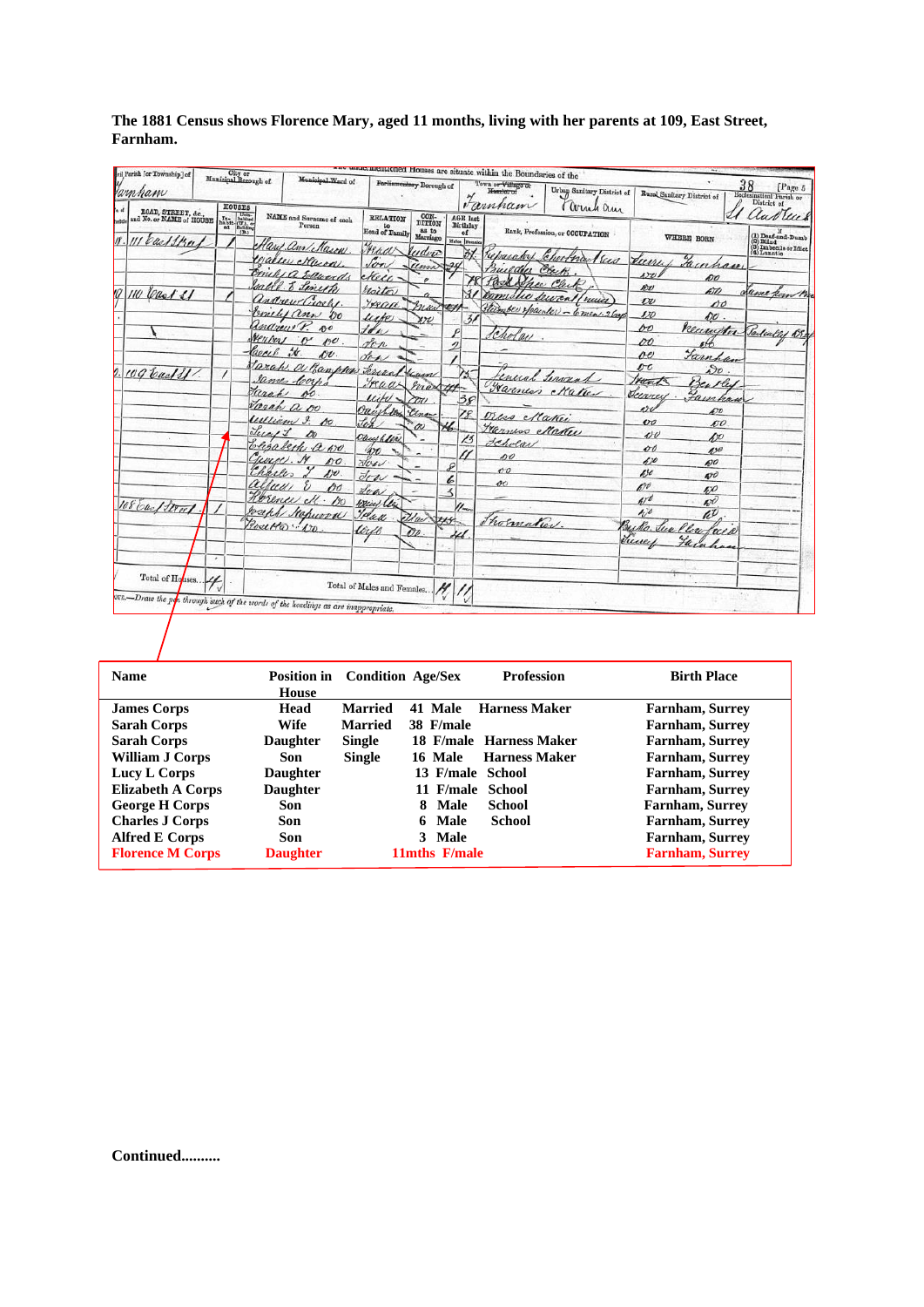|                               | Civil Parish<br>FARNHAM                        |              |          |     | Municipal Borough | - Manisipal Ward                            |                                         |       | of FARNHAM                                    |                            |    | Roral Sanilary District<br>Urban Sanitary District   Town or Vilage or Hamlet<br><b>FARNHAM</b> |                 |                              |   | Parliamentary Breezgh or<br>" Guilaford | Bodonistical Parish or | NHAM                                                                   |
|-------------------------------|------------------------------------------------|--------------|----------|-----|-------------------|---------------------------------------------|-----------------------------------------|-------|-----------------------------------------------|----------------------------|----|-------------------------------------------------------------------------------------------------|-----------------|------------------------------|---|-----------------------------------------|------------------------|------------------------------------------------------------------------|
|                               |                                                |              | 8        | 4 0 |                   |                                             | $\overline{\phantom{a}}$                |       | $\mathbf{B}$                                  | $0 - 10$                   |    | $\overline{\mathbf{u}}$                                                                         | 19 <sup>°</sup> | 13 14                        |   | 15                                      |                        | 16                                                                     |
| Cols. 1<br>Ho. of<br>Schodzie | B0AD, STREET, &c., and<br>No. or NAME of HOUSE |              |          |     | <b>Fig</b>        | NAME and Sumame of<br>each Person           | <b>RELATION</b><br>to<br>Head of Family |       | CON-<br>DITION<br>88.10<br>Marriago Mon Fener | AGE last<br>Birthday<br>of |    | PROFESSION ec OCCUPATION                                                                        | Employe         | Employed                     | H | <b>WHERE BORN</b>                       |                        | If (1) Deaf-and-Dumb<br>(9) Bilind<br>(9) Lenatin, Imbedie<br>or Idiot |
|                               |                                                |              |          |     |                   | amelia Plantach                             | saur                                    |       |                                               |                            |    | Peholar                                                                                         |                 |                              |   | Lussen<br>reunham                       |                        |                                                                        |
|                               |                                                |              |          |     |                   | lucy<br>m                                   | saur                                    |       |                                               |                            |    | de                                                                                              |                 |                              |   | do<br>do                                |                        |                                                                        |
|                               |                                                |              |          |     |                   | do<br>Laura<br>K.                           | seur                                    |       |                                               |                            |    |                                                                                                 |                 |                              |   | u                                       |                        |                                                                        |
|                               | 183 105 rast                                   | $\partial_i$ |          |     |                   | Rohman<br>James                             | Keed                                    |       | m                                             | 演                          |    | sumeyman Sprpink                                                                                |                 | x                            |   | Ko<br>do                                |                        |                                                                        |
|                               |                                                |              |          |     |                   | anna                                        | Crise                                   |       | m                                             |                            | 茂  | ß.<br>e. Civil<br><b>REAMS</b><br>nes                                                           |                 |                              |   | M                                       |                        |                                                                        |
|                               |                                                |              |          |     |                   | Louise M. P. Wilso                          | niece                                   |       |                                               |                            |    |                                                                                                 |                 |                              |   | west                                    |                        |                                                                        |
|                               | $N_{44}$ 106+104                               | $\ell_{v}$   |          |     |                   | Elvin abeck<br>Hawkey                       | Head                                    |       | lack                                          |                            |    | Helterinwoman                                                                                   | Χ               |                              |   | Familian<br>Lurre                       |                        |                                                                        |
|                               |                                                |              |          |     |                   | Smile<br>do                                 | saue                                    |       | o                                             |                            | ₫  |                                                                                                 |                 |                              |   | $\mathscr{Q}$                           |                        |                                                                        |
|                               |                                                |              |          |     |                   | Inei<br>do                                  | Saur                                    |       | ρ                                             |                            |    |                                                                                                 |                 |                              |   |                                         | K o                    |                                                                        |
|                               | $185 - 108$                                    | Dъ           |          |     |                   | Page<br>Sugarmed<br>$\sim$                  | Head                                    |       | lind.                                         |                            |    | Murac Del                                                                                       |                 |                              | x | $\alpha$<br>tonom                       |                        |                                                                        |
|                               |                                                |              |          |     |                   | Augusta<br>d.a                              | bauer                                   |       |                                               |                            |    | Scholar                                                                                         |                 |                              |   | Europey<br>Unimalin                     |                        |                                                                        |
|                               |                                                |              |          |     |                   | Charles<br>dо                               | lon                                     |       |                                               |                            |    | Veholar                                                                                         |                 |                              |   | templan<br>do                           |                        |                                                                        |
|                               |                                                |              |          |     |                   | d.                                          | lon                                     |       |                                               | √                          |    | Scholar                                                                                         |                 |                              |   | d o<br>do                               |                        |                                                                        |
| 186                           | 104                                            | $\theta$     |          |     |                   | Corpo<br>fames.                             | Head                                    |       | n(                                            | ₩                          |    | Engeller                                                                                        |                 |                              | χ | do<br>do                                |                        |                                                                        |
|                               |                                                |              |          |     |                   | do<br>Sarah                                 | wife                                    |       | $\mathfrak{A}$                                |                            |    |                                                                                                 |                 |                              |   | $\vec{a}$                               | do                     |                                                                        |
|                               |                                                |              |          |     |                   | do<br>George                                |                                         |       |                                               |                            |    | Monaco napan Jumayno                                                                            |                 | Х                            |   | do                                      | do<br>do               |                                                                        |
|                               |                                                |              |          |     |                   | do<br>black                                 | <u>len</u>                              |       | д                                             | 76                         |    | rackbemut                                                                                       |                 | $\overline{\mathsf{x}}$<br>X |   | d n                                     |                        |                                                                        |
|                               |                                                |              |          |     |                   | alleed<br>de                                | lon                                     |       | ō                                             | Σ                          |    | Carchetummar                                                                                    |                 |                              |   | $\mathbf{r}$                            | do<br>do               |                                                                        |
|                               |                                                |              |          |     |                   | Horance m<br>do                             | asur.                                   |       |                                               |                            | 70 | ochola                                                                                          |                 |                              |   |                                         |                        |                                                                        |
|                               |                                                |              |          |     |                   | Cleenes<br>refixe                           | Violoi                                  |       |                                               |                            |    |                                                                                                 | X               |                              |   | Frencen                                 |                        |                                                                        |
|                               | 184 40                                         | Dr-          |          |     |                   | andrew burst                                | <b>Read</b>                             |       | $\boldsymbol{m}$                              | ÌХ                         |    | Plompler 4 becorator                                                                            |                 |                              |   | urrey<br>Peirchwark                     |                        | bee                                                                    |
|                               |                                                |              |          |     |                   | Emily a<br>do                               | lusi                                    |       | m                                             |                            |    |                                                                                                 |                 | χ                            |   | χò<br>d                                 |                        |                                                                        |
|                               |                                                |              |          |     |                   | Gradow P<br>do                              | loh                                     |       |                                               | X,                         |    | Demober                                                                                         |                 |                              |   | Surrey                                  | Lewilan                |                                                                        |
|                               |                                                |              |          |     |                   | do<br>Healers 8                             | lon                                     |       |                                               | 浊                          |    | asholis                                                                                         |                 |                              |   |                                         | do                     |                                                                        |
|                               |                                                |              |          |     |                   | do<br>betel                                 | low                                     |       |                                               | ኡ                          |    | Scholar                                                                                         |                 |                              |   | do                                      | ho                     |                                                                        |
|                               |                                                |              |          |     |                   | madel                                       | saw                                     |       |                                               |                            |    | h                                                                                               |                 |                              |   | do                                      | do                     |                                                                        |
|                               |                                                |              |          |     |                   | aubrey Annales do                           |                                         | low   |                                               | ۷                          |    |                                                                                                 |                 |                              |   | No                                      | do                     |                                                                        |
|                               |                                                | ٠            |          |     |                   | Ĺм.                                         |                                         | ALLIN | ø                                             |                            |    | فداعة                                                                                           |                 |                              |   | Hants<br>Crosham                        |                        |                                                                        |
|                               |                                                |              |          |     |                   | Phoeles<br>Lydia<br>$\sqrt{ }$              | luw                                     |       |                                               |                            | ₩  | univel serv<br>Schoolmickeen                                                                    |                 |                              |   | Surrey<br>Funda                         |                        |                                                                        |
|                               | $188$ 11                                       | $\theta$     | $\prime$ |     |                   | There<br>Magn am                            | <b>Koad</b>                             |       | kid                                           |                            |    | Rathad<br>Clark<br>Clockerica                                                                   |                 | χ                            |   | $\mathcal{U}_\ell$                      | a.                     |                                                                        |
|                               |                                                |              |          |     |                   | <i><u><b>Lilinger</b></u></i><br>Q<br>Emply |                                         |       |                                               |                            |    |                                                                                                 |                 |                              |   |                                         |                        |                                                                        |

**The 1891 Census shows Florence, now aged 10, living with her parents at 109, East Street, Farnham. Florence was attending school.**

| <b>Name</b>             | <b>Position in</b> Condition Age/Sex<br>House |                |                         | <b>Profession</b>      | <b>Birth Place</b>     |
|-------------------------|-----------------------------------------------|----------------|-------------------------|------------------------|------------------------|
| <b>James Corps</b>      | Head                                          | Married        | 57 Male                 | Sadler                 | <b>Farnham, Surrey</b> |
| <b>Sarah Corps</b>      | Wife                                          | <b>Married</b> | 46 F/male               |                        | Farnham, Surrey        |
| <b>George H Corps</b>   | Son                                           |                | 18.                     | Male Harness maker     | <b>Farnham, Surrey</b> |
| <b>Charles J Corps</b>  | Son                                           |                |                         | 16 Male Coach industry | <b>Farnham, Surrey</b> |
| <b>Alfred E Corps</b>   | Son                                           |                |                         | 13 Male Coach industry | <b>Farnham, Surrey</b> |
| <b>Florence M Corps</b> | <b>Daughter</b>                               |                | <b>10 F/male School</b> |                        | <b>Farnham, Surrey</b> |
| <b>Ellie Cleeves</b>    | Visitor                                       |                |                         |                        | London                 |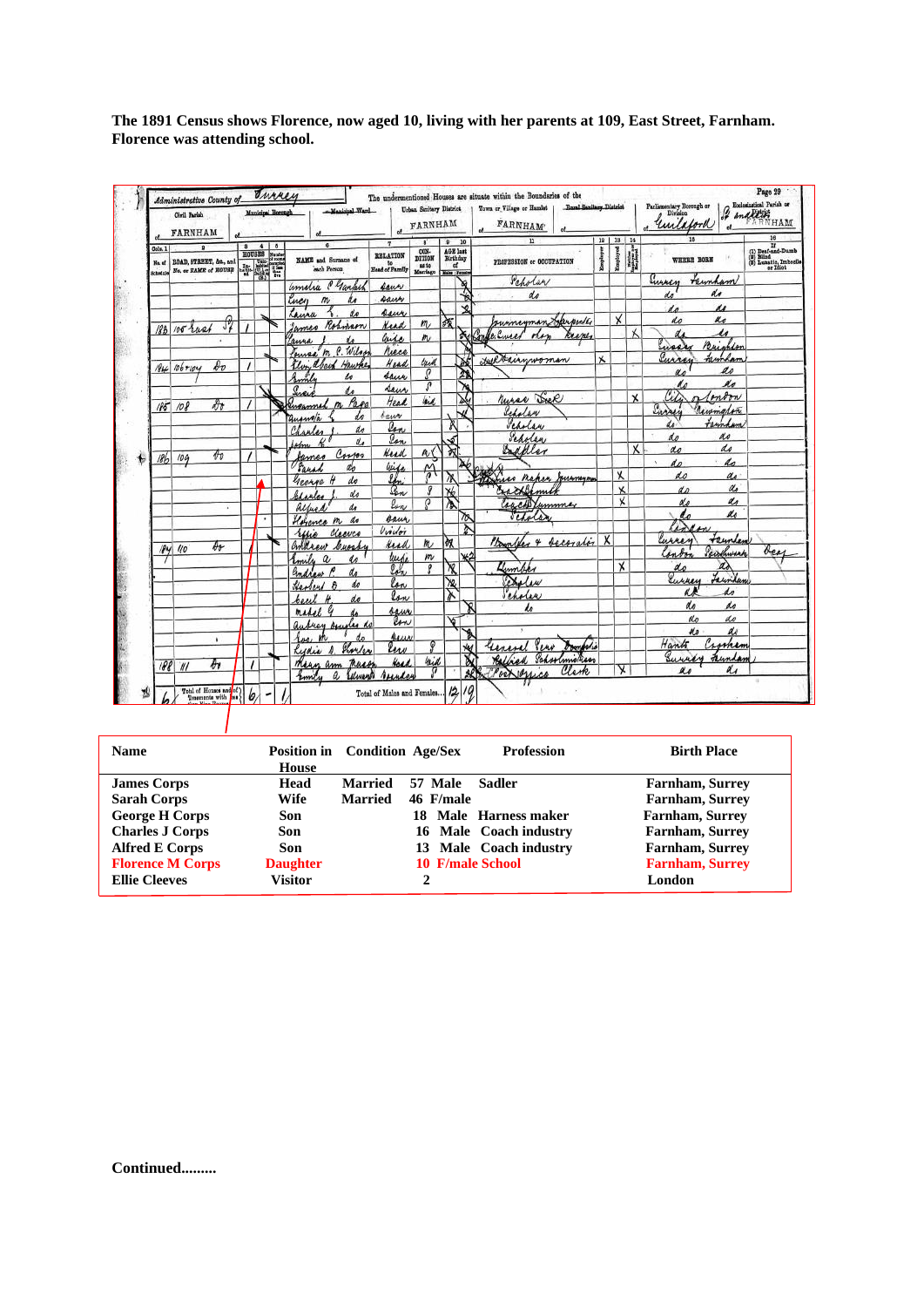| Civil Parish<br><b>Ecclesiastical Parish</b><br>of a andrews<br>disampan |                                                |              |          | County Borough, Municipal-<br>Borough, or Urban District<br>of familian |                  |                                |                               |              | Ward of Municipal Borough<br>or of Urban District | <b>Rural District</b>     | Parliamentary Berough<br>or Division<br>Town or Village or Humbst |                                          |                                 |                |                                      |                                                                                           |                              |                                                                                  |
|--------------------------------------------------------------------------|------------------------------------------------|--------------|----------|-------------------------------------------------------------------------|------------------|--------------------------------|-------------------------------|--------------|---------------------------------------------------|---------------------------|-------------------------------------------------------------------|------------------------------------------|---------------------------------|----------------|--------------------------------------|-------------------------------------------------------------------------------------------|------------------------------|----------------------------------------------------------------------------------|
| Ools                                                                     |                                                | ᡒ            |          | $\overline{4}$                                                          |                  |                                |                               |              | $\pmb{\theta}$                                    | 10                        | of-<br>п                                                          | 18                                       | 18                              |                | 14                                   | 15 <sup>b</sup>                                                                           | of limedford<br>16           | of Famham<br>17                                                                  |
|                                                                          | ROAD, STREET, &c., and<br>No. or NAME of HOUSE |              | ستلم     | HOUSES<br>÷                                                             | Uninhabited<br>쁳 | France<br>F Kong<br><b>THE</b> | Name and Surname of           |              | <b>RELATION</b><br>to Head<br>of Pamily           | Į,<br>$\frac{4}{5}$<br>'n |                                                                   | Age last<br>Birthday<br>at<br>East Press | <b>PROFESSION OR OCCUPATION</b> |                | Eusplayer,<br>Worker,<br>Own account | $\frac{\mathbf{I} \mathbf{f}}{\mathbf{W} \text{orking}}$<br>$n_{\text{cons}}^{\text{st}}$ | WHERE BORN                   | (1) Deaf and Dumb<br>(3) Blind<br>(3) Lunatic<br>(4) Imberile, feeble-<br>minded |
|                                                                          | $13$ $114$ cast of                             |              |          |                                                                         |                  |                                | Savidd                        | mith         | Head                                              |                           |                                                                   |                                          |                                 |                |                                      |                                                                                           | almalin                      |                                                                                  |
|                                                                          |                                                |              |          |                                                                         |                  |                                | Shrabeth                      | u            | wife                                              | $\mathbf{h}$              |                                                                   | 35N                                      |                                 |                |                                      |                                                                                           | Greend                       |                                                                                  |
|                                                                          |                                                |              |          |                                                                         |                  |                                | Partick de                    |              | 40r                                               |                           | 10                                                                | $\cdot$                                  |                                 |                |                                      |                                                                                           | Hampshire alders             |                                                                                  |
|                                                                          |                                                |              |          |                                                                         |                  |                                | <i>thoraman</i>               | a            | 2nna                                              |                           |                                                                   | o                                        |                                 |                |                                      |                                                                                           |                              |                                                                                  |
|                                                                          |                                                |              |          |                                                                         |                  |                                | shanley C                     | d            | A                                                 |                           | 4                                                                 |                                          |                                 |                |                                      |                                                                                           |                              |                                                                                  |
|                                                                          |                                                |              |          |                                                                         |                  |                                | regalisa                      | ے            | Saur                                              |                           |                                                                   |                                          |                                 |                |                                      |                                                                                           | rege mucha                   |                                                                                  |
|                                                                          |                                                |              |          |                                                                         |                  |                                | mary a cream                  |              | لمغا يتربع فيما                                   | ∡                         |                                                                   | 43                                       |                                 |                |                                      |                                                                                           |                              |                                                                                  |
|                                                                          | $14/13$ 8                                      |              |          |                                                                         |                  |                                | Frederick<br>24.80            | Ж4.          |                                                   | bu                        | 51                                                                |                                          |                                 |                |                                      |                                                                                           |                              |                                                                                  |
|                                                                          |                                                |              |          |                                                                         |                  |                                |                               |              | Wife                                              | $\mathbf{h}$              |                                                                   | 49                                       |                                 |                |                                      |                                                                                           | ante Frage                   |                                                                                  |
|                                                                          |                                                |              |          |                                                                         |                  |                                | $\alpha$ . $\alpha$           |              | سمه                                               |                           |                                                                   | 4.3                                      |                                 | tau            |                                      |                                                                                           | anay mand                    |                                                                                  |
|                                                                          |                                                |              |          |                                                                         |                  |                                | Edith In Wallegrow            |              | Vision                                            |                           |                                                                   |                                          |                                 |                |                                      |                                                                                           | Wassersh Learn gto.          |                                                                                  |
| 15                                                                       | $112 - 3$                                      |              |          |                                                                         |                  |                                | wie                           |              | A1.                                               | $\lambda$                 |                                                                   |                                          | s.                              |                | يمكنه                                |                                                                                           |                              |                                                                                  |
|                                                                          |                                                |              |          |                                                                         |                  |                                | ফ                             |              | wife                                              | $\gamma$                  |                                                                   | 50                                       |                                 |                |                                      |                                                                                           | age Franchi                  |                                                                                  |
|                                                                          |                                                |              |          |                                                                         |                  |                                | $a$ $\overline{a}$            |              | $2 - 4$                                           |                           |                                                                   |                                          |                                 |                |                                      |                                                                                           | ı<br>$F_{\text{max}}$        |                                                                                  |
| ıH                                                                       | $\mu$                                          | $\mathbf{r}$ |          |                                                                         |                  |                                | many and                      |              | Head                                              | $\omega$                  |                                                                   |                                          |                                 |                |                                      |                                                                                           | $F_{\rm{max}}$<br>de         |                                                                                  |
|                                                                          |                                                |              |          |                                                                         |                  |                                | rans                          |              | Zantopen                                          | ی                         |                                                                   | Ĵ.                                       |                                 |                | <b>DOMAGE</b>                        | $4$ hens                                                                                  |                              |                                                                                  |
|                                                                          | 110                                            | $\mathbf{x}$ |          |                                                                         |                  |                                |                               | رجابان       |                                                   |                           |                                                                   |                                          |                                 |                |                                      |                                                                                           | $-4-$                        |                                                                                  |
|                                                                          |                                                |              |          |                                                                         |                  |                                | marin P.                      |              | ፌ                                                 | Ĵ,                        |                                                                   |                                          |                                 |                | <i><u><b>Somplege</b></u></i>        | سكند                                                                                      | سعد<br>ir                    | Deap (partial                                                                    |
|                                                                          |                                                |              |          |                                                                         |                  |                                | s<br>Herbart 7                |              | $A_{11}$                                          | $\mathcal{L}$             | $\overline{11}$                                                   |                                          |                                 |                | Worker                               |                                                                                           | <u>sasay to</u>              |                                                                                  |
|                                                                          |                                                |              |          |                                                                         |                  |                                | s<br>a.                       |              | 2                                                 | $\mathcal{L}$             |                                                                   |                                          |                                 | ۰              | Langidaryan                          | nth                                                                                       |                              |                                                                                  |
|                                                                          |                                                |              |          |                                                                         |                  |                                | de                            |              | <b>Ban</b>                                        | $\boldsymbol{z}$          |                                                                   | l⊕                                       |                                 |                |                                      |                                                                                           | ı                            |                                                                                  |
|                                                                          |                                                |              |          |                                                                         |                  |                                | ⋑<br>d                        |              | $\overline{A}$                                    |                           | $\overline{u}$                                                    |                                          |                                 |                |                                      |                                                                                           | v<br>in                      |                                                                                  |
|                                                                          |                                                |              |          |                                                                         |                  |                                |                               | $\mathbf{a}$ |                                                   |                           |                                                                   | 73                                       |                                 |                |                                      |                                                                                           | d<br>مماه                    |                                                                                  |
|                                                                          |                                                |              |          |                                                                         |                  |                                |                               | Resum        |                                                   | S.                        |                                                                   |                                          |                                 | A              |                                      |                                                                                           | <u>uldford</u>               |                                                                                  |
|                                                                          | 18/109                                         |              | $\prime$ |                                                                         |                  |                                |                               |              | $\mathcal{N}$                                     | أزكة                      |                                                                   | s                                        | $A^a$                           |                |                                      |                                                                                           |                              |                                                                                  |
|                                                                          |                                                |              |          |                                                                         |                  |                                | Flore                         |              |                                                   | S.                        |                                                                   | ۰ò                                       |                                 |                |                                      |                                                                                           |                              |                                                                                  |
|                                                                          | $108 - 27$                                     |              |          |                                                                         |                  |                                |                               |              |                                                   |                           |                                                                   |                                          |                                 |                |                                      |                                                                                           |                              |                                                                                  |
|                                                                          |                                                |              |          |                                                                         |                  |                                |                               | $M_{AA}$     |                                                   | m                         | 44                                                                |                                          | mick<br>s.                      |                |                                      |                                                                                           |                              |                                                                                  |
|                                                                          | 10641072                                       |              |          |                                                                         |                  |                                |                               |              | wie                                               | ī,                        |                                                                   | 44                                       |                                 |                |                                      |                                                                                           | Susany Fame                  |                                                                                  |
|                                                                          |                                                |              |          |                                                                         |                  |                                | au                            | $\sim$       |                                                   |                           |                                                                   |                                          |                                 | sem apprentive | Works                                |                                                                                           |                              |                                                                                  |
|                                                                          |                                                |              |          |                                                                         |                  |                                | ın                            | De.          |                                                   |                           |                                                                   | 13                                       |                                 |                |                                      |                                                                                           | uning tas<br>Rumer<br>Farmer |                                                                                  |
|                                                                          | rotal of Scholules                             |              |          |                                                                         |                  |                                |                               |              |                                                   |                           |                                                                   |                                          |                                 |                |                                      |                                                                                           |                              |                                                                                  |
|                                                                          | Houses and of Tone-monts with loss than        |              |          |                                                                         |                  |                                | Total of Males and of Females |              |                                                   |                           | $^{\prime\prime}$                                                 | '3                                       |                                 |                |                                      |                                                                                           |                              |                                                                                  |
|                                                                          |                                                |              |          |                                                                         |                  |                                |                               |              |                                                   |                           |                                                                   |                                          |                                 |                |                                      |                                                                                           |                              |                                                                                  |
|                                                                          |                                                |              |          |                                                                         |                  |                                |                               |              |                                                   |                           |                                                                   |                                          |                                 |                |                                      |                                                                                           |                              |                                                                                  |

**The 1901 Census shows Florence, now aged 20, living with her widowed mother at 109, East Street, Farnham. Florence is now a school teacher.**

| <b>Name</b>                                   | Position in Condition Age/Sex<br>House |       | <b>Profession</b>                                              | <b>Birth Place</b>                               |
|-----------------------------------------------|----------------------------------------|-------|----------------------------------------------------------------|--------------------------------------------------|
| <b>Sarah Corps</b><br><b>Florence M Corps</b> | Head<br><b>Daughter</b>                | Widow | 55 F/male Harness Maker & Employer<br>20 F/male School Teacher | <b>Farnham, Surrey</b><br><b>Farnham, Surrey</b> |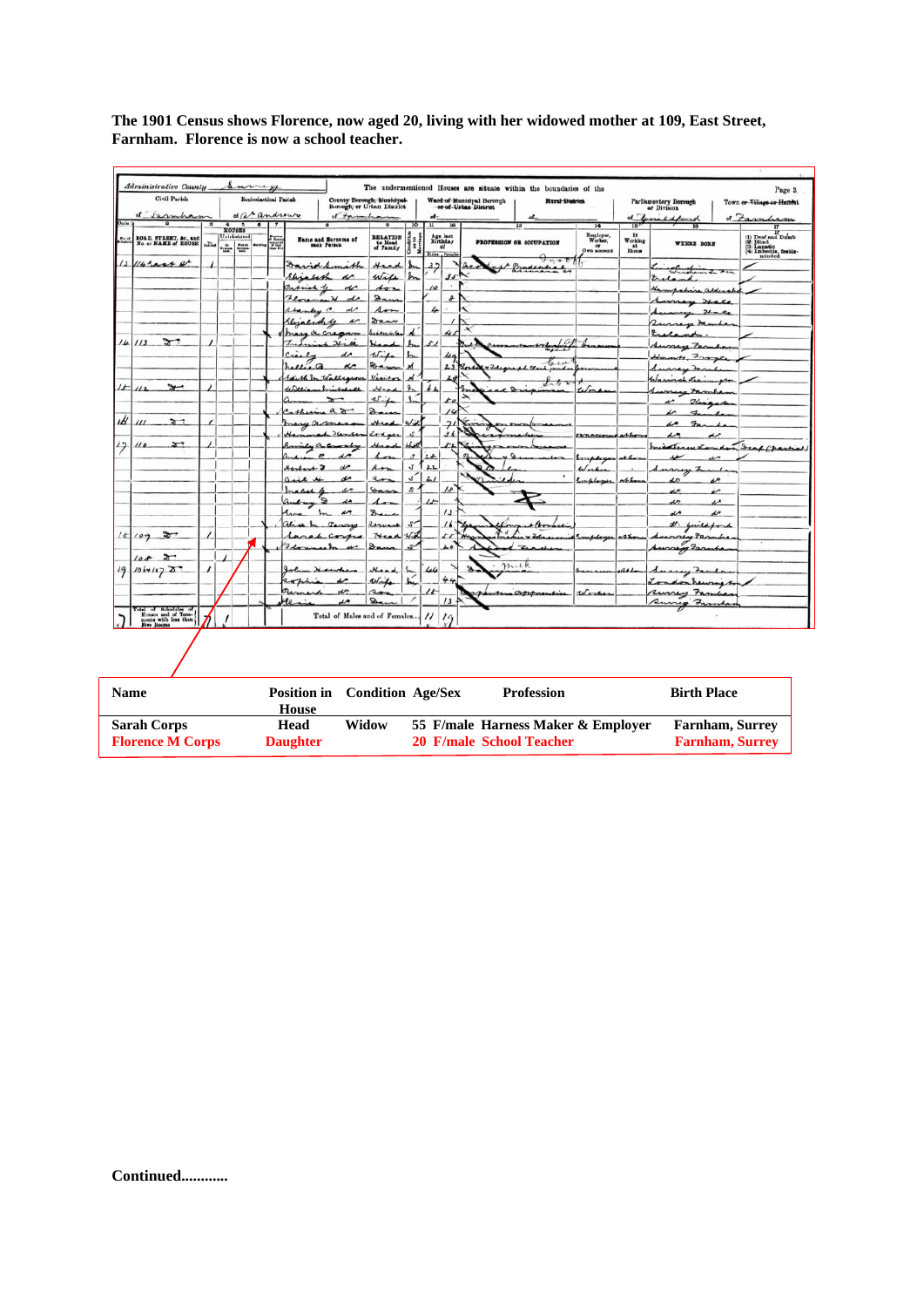**Florence Mary Corps married James Watmore in Farnham in 1906.**

|                | <b>Florence Mary Corps - married - James Watmore in Farnham in 1906</b> |
|----------------|-------------------------------------------------------------------------|
| Born: 1880     | <b>Born: 1878</b>                                                       |
| Died: 1.8.1954 | Died: 2.2.1925                                                          |

**The 1911 Census shows Florence, recorded age of 27, living with her husband and widowed mother at the Ship & Bell Public House, in Horndean, Hampshire.**

|                                                                                                                                                                                                                                                                                                                                                                                                                                                                                                                                                                                |                                                                                                                                                                                                                                                                           |                                                                                                                                                                                                                                                                                                                | <b>CENSUS OF ENGLAND AND WALES. 1911.</b>                                                                                                                                                                                                                                                                                              |                                                                                                                                                                                                                                                                                                                                               |                                                                                                                                                                                                                                                                                                                                                                                                                                                                                                                                  | Sunber of Schulch. 6 %<br>To be filled up by the En                                                          |
|--------------------------------------------------------------------------------------------------------------------------------------------------------------------------------------------------------------------------------------------------------------------------------------------------------------------------------------------------------------------------------------------------------------------------------------------------------------------------------------------------------------------------------------------------------------------------------|---------------------------------------------------------------------------------------------------------------------------------------------------------------------------------------------------------------------------------------------------------------------------|----------------------------------------------------------------------------------------------------------------------------------------------------------------------------------------------------------------------------------------------------------------------------------------------------------------|----------------------------------------------------------------------------------------------------------------------------------------------------------------------------------------------------------------------------------------------------------------------------------------------------------------------------------------|-----------------------------------------------------------------------------------------------------------------------------------------------------------------------------------------------------------------------------------------------------------------------------------------------------------------------------------------------|----------------------------------------------------------------------------------------------------------------------------------------------------------------------------------------------------------------------------------------------------------------------------------------------------------------------------------------------------------------------------------------------------------------------------------------------------------------------------------------------------------------------------------|--------------------------------------------------------------------------------------------------------------|
| The contents of the Schedule will be treated as confidential. Strict care will be taken that as information is disclosed with regard to individual persons. The veturas are not to be used for proof of age, as in connection                                                                                                                                                                                                                                                                                                                                                  |                                                                                                                                                                                                                                                                           |                                                                                                                                                                                                                                                                                                                | Before writing on this Schedule please road the Examples and the Instructions given on the other side of the paper, as well as the handings of the Culumns. The entrus should be written in Ink.<br>than the preparation of Statistical Tables.                                                                                        |                                                                                                                                                                                                                                                                                                                                               |                                                                                                                                                                                                                                                                                                                                                                                                                                                                                                                                  |                                                                                                              |
| RELATIONSHIP<br>NAME AND STREAMS                                                                                                                                                                                                                                                                                                                                                                                                                                                                                                                                               | <b>Class AGE</b><br>And BEET                                                                                                                                                                                                                                              | PARTICULARS as to MARRIAGH.                                                                                                                                                                                                                                                                                    |                                                                                                                                                                                                                                                                                                                                        | PROPERSION or OCCUPATION                                                                                                                                                                                                                                                                                                                      | RIRTHFLAGE                                                                                                                                                                                                                                                                                                                                                                                                                                                                                                                       | <b>NATIONALITY</b><br>of enery Person<br>hern in a<br>DUTCHITT.                                              |
| of every Person, whether Member of<br>Family, Visitor, Boarder, or Servant,<br>white<br>(1) passed the night of Sunday, April 2nd, 1911, in this dwelling and was alive at midnight, or<br>State whether $\frac{\alpha \cdot \text{Hend}_i^{\text{+}} \alpha}{\text{Will}_i^{\text{+}} \overset{\text{!+}}{\text{+}} \text{Hord}_i}$<br>(2) arrived in this dwelling on the morning of Monday, April 3rd, not<br><b>CVInino</b><br>having been enumerated elsewhere.<br>No one slac must be included.<br>For order of entering manns see Examples on<br>Head<br>ames watmorts. | For Infants<br>take the year<br>in mostle as<br>in mostle as<br>of one mostle<br>Widow<br>Singl<br>+ Wader<br>reposite the<br>names of<br>all persons<br>aged 15 years<br>$\begin{array}{c c}\n\text{Age} & \text{Age} \\ \text{New} & \text{New} \\ \end{array}$<br>33/4 | State, for each Married Waman emission on this Schedule, the sum<br>her of $\sim$<br>Children burn allys to present Macriage.<br>(If no children burn allys write $^{\circ}$ Non-<br>France<br>Lasted<br>Lasted<br>Lasted<br>Lasted<br>Column 7).<br>Children<br>Band<br>Doubl<br><b>Citate</b><br>Bars 1<br>с | Personal Occupation.<br>The reply should show the precise branch Precession, Trade, Manufacture, &c.<br>angugad in any Trade ar Manufacture, the particular kind of work doon, and the Article mode or Manufal werked ar dealt in stread be closely included.<br>Boy Instructions I to 8 and Emmoles on back<br>Licence Victualist 943 | Industry or Service with<br>his question should generally be answered by stating<br>the business earned on by<br>the employer. If this is shortly shown in Col. 10<br>the question need not<br>entry member for Truncetti Ser<br>vants in private exploration.<br>Completed for a public basis (interaction).<br>(See Instruction 8 and Easy- | Whether<br>Warting w<br>(1) If hern in the United Kieg<br>ion, write the mens of the<br>County, and Town at Paruk<br>(2) If been in any other part of the British Emmes, write the Dependence of the Dependence Color, and $\lvert$ of the Province or State.<br>(3) If here in a Foreign Country.<br>write the name of the Country.<br><b>STATISTICS</b><br>(4) If horn at ma, write "At Sea."<br>Nova  In the case of persons in the fact that in England or<br>Visitor " in this Country.<br>Employer afterne allerchot Sarth | "British rob-<br>ject by parout<br>British<br>(2) <sup>o</sup> Total<br>state wheth<br>German,<br>- Russian, |
| Florentrery Walmore wife,<br>James Corpo.s.<br>Mother Las. 66-<br>John Barbaul.<br>$S$ <i>arvant:</i> $172$                                                                                                                                                                                                                                                                                                                                                                                                                                                                    | arrier<br>$27 - 1$<br>do.<br>Widows.                                                                                                                                                                                                                                      |                                                                                                                                                                                                                                                                                                                | $=$ Noil<br>$\n  u$ -<br>Totony flexenlikelp.                                                                                                                                                                                                                                                                                          | Sallum 10. Worker. a                                                                                                                                                                                                                                                                                                                          | Jambauer Surrey<br>Jambau Sure<br>Emprock Hang                                                                                                                                                                                                                                                                                                                                                                                                                                                                                   |                                                                                                              |
| (To be filled up by the En-<br>$\overline{112}$<br>┱<br><b>District of Easter</b>                                                                                                                                                                                                                                                                                                                                                                                                                                                                                              | Halen<br><b>Yourselv</b><br><b>Typesa</b><br>$\overline{M}$<br>$\overline{a}$                                                                                                                                                                                             |                                                                                                                                                                                                                                                                                                                | Write below the Number of Boons in this<br><b>CTEAN</b><br>Iwelve =                                                                                                                                                                                                                                                                    | (To be filled up by, or on behalf of, the Head of Family or other person in occupation, or in charge, of this dwelling.)<br>Postal Address                                                                                                                                                                                                    | I declare that this Schedule is egrectly filled up to the best of my knowledge and behef.<br>Watwork<br>Ship 10 ell It Story deau                                                                                                                                                                                                                                                                                                                                                                                                | Hamls                                                                                                        |
|                                                                                                                                                                                                                                                                                                                                                                                                                                                                                                                                                                                |                                                                                                                                                                                                                                                                           |                                                                                                                                                                                                                                                                                                                |                                                                                                                                                                                                                                                                                                                                        |                                                                                                                                                                                                                                                                                                                                               |                                                                                                                                                                                                                                                                                                                                                                                                                                                                                                                                  |                                                                                                              |
| Head<br>ames Watmore.<br>torence mary Wasmon wife<br>Mother Law.<br>Servant: 172                                                                                                                                                                                                                                                                                                                                                                                                                                                                                               | 33<br>Married<br>Widow.                                                                                                                                                                                                                                                   | 7.<br><b>B.</b><br>$\alpha$                                                                                                                                                                                                                                                                                    | 9.<br>Victorable<br>ricense<br>reallelf                                                                                                                                                                                                                                                                                                | See Column 10. Worker.                                                                                                                                                                                                                                                                                                                        | 13.<br>Employer aftrome<br>Jambaux Lurey<br>tambaux Tures                                                                                                                                                                                                                                                                                                                                                                                                                                                                        |                                                                                                              |

**James Watmore died on 2nd February, 1925. He lived at 51 Queen's Road, Aldershot.**

WATMORE James of 51 Queen's-road Aldershot Hampshire died<br>
2 February 1925 Probate London 1 May to Ernest Alfred<br>
Corps motor upholsterer. Effects  $f_0$ 878 15s.

**Continued..........**